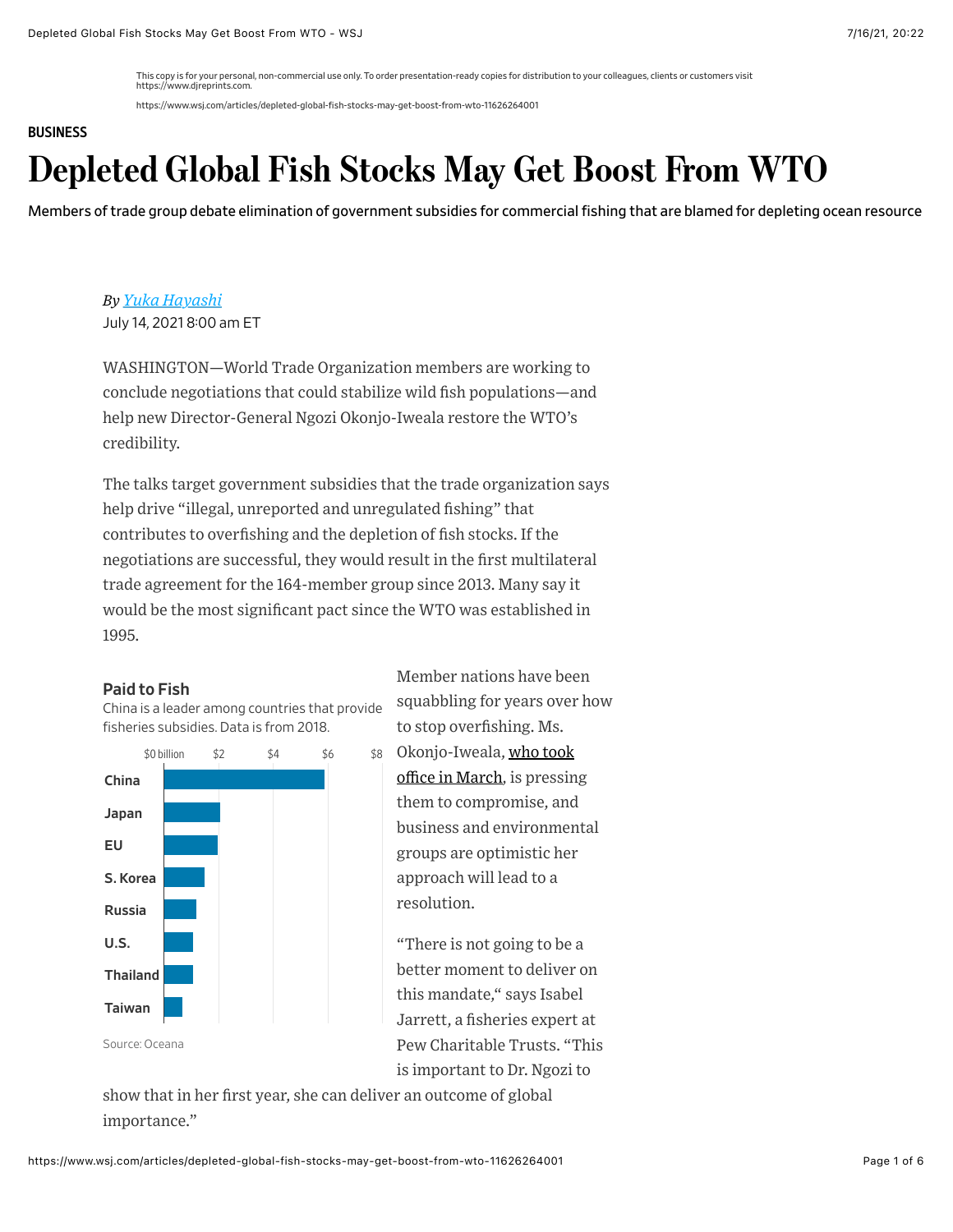Global annual fish consumption is expected to grow 16.3% between 2020 and 2029, according to the Organization for Economic Cooperation and Development, pressuring wild fish populations.

According to the United Nations, 52% of the fish stocks it monitors are "fully exploited," meaning further expansion in fishing would trigger a decline in their populations. It estimates 17% are over exploited, meaning that continued fishing at current levels isn't sustainable over the long term.

### SHARE YOUR THOUGHTS

*Have you noticed a shortage of fish at markets in your area? Do you think the WTO agreement will help? Join the conversation below.*

WTO members and other groups want to cut off government subsidies that help finance overfishing. Ending them would result in a 12.5% increase in global fish biomass by 2050, according to

a study by University of California scientists. That is equivalent to 35 million metric tons of fish—almost three times Africa's annual fish consumption.

Various governments pay subsidies totaling around \$35 billion annually, of which \$20 billion effectively enhances the capacity of large fishing fleets, according to the European Parliament's Committee on Fisheries. China, Japan, the European Union and South Korea are among the biggest fishing nations and the biggest subsidizers.

Nana Jojo Solomon, a small-scale fisherman in Ghana, says he has watched over the past two decades as an increasing number of industrial trawlers, mostly Chinese, have come into the Gulf of Guinea's coastal waters. Local people who have long fished for sardines, mackerel and other small species from their traditional dugout canoes have been crowded out.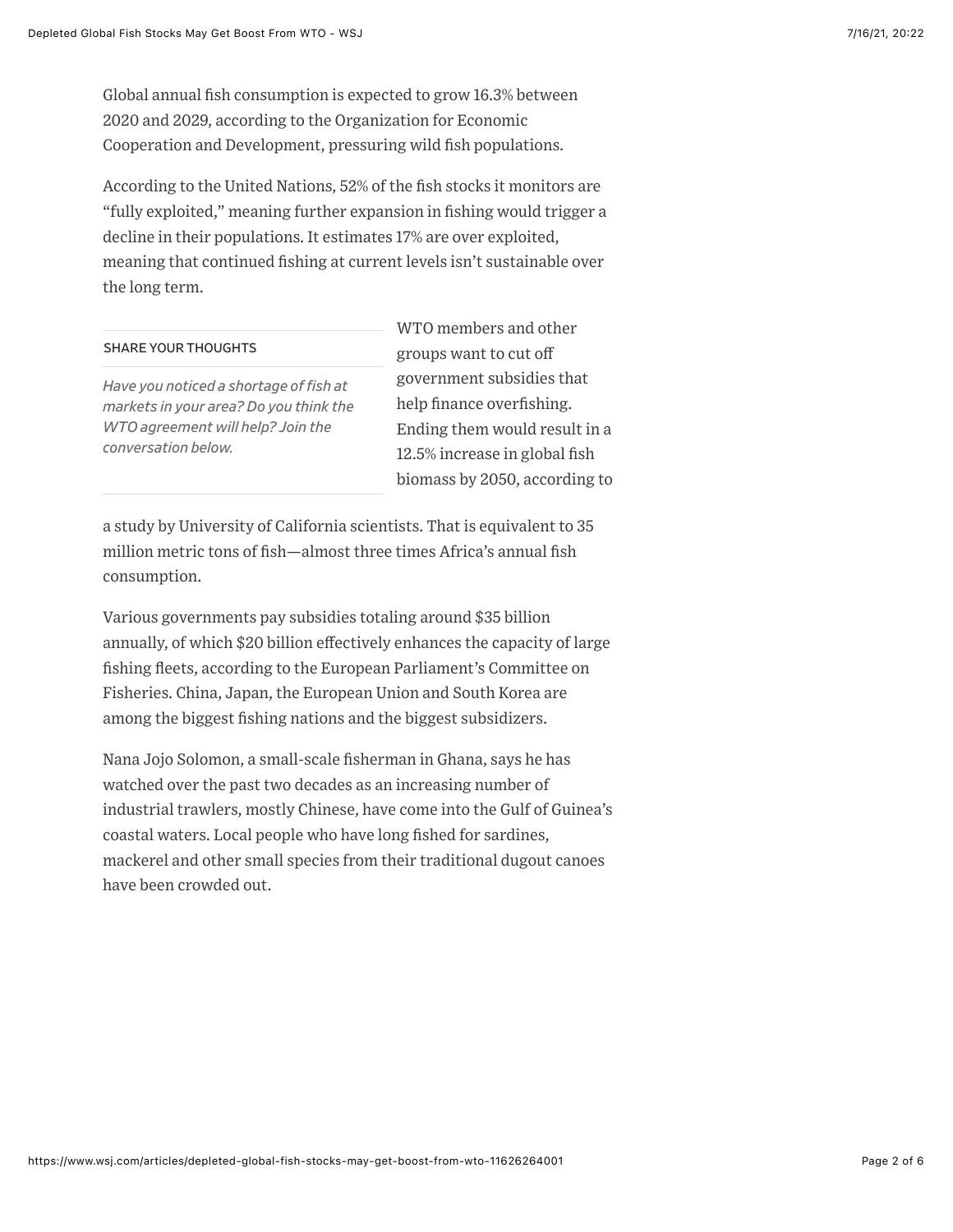

Nana Jojo Solomon, holding the microphone, says industrial trawlers are hurting the livelihoods of some local fishermen in Ghana. PHOTO: NANA JOJO SOLOMON

"These industrial trawlers scoop out fish like nobody's business," said Mr. Solomon, who serves as an executive member of the Ghana National Canoe Fishermen Council. "They are able to operate all year round, 24/7, impoverishing all the fishers in our fishing community."

The WTO members have engaged in fisheries subsidies talks since 2001. They received a boost in 2015 when world leaders called for the elimination of certain types of subsidies by 2020 and designated it as a global-sustainability goal.

Still, members have fought over how to achieve the results, including whether [powerful economies such as China](https://www.wsj.com/articles/chinas-fishing-fleet-the-worlds-largest-drives-beijings-global-ambitions-11619015507?mod=article_inline) and India deserve to be given special treatment as developing nations despite their large fishing fleets, and how to protect small-scale "artisanal" fishers in poorer nations.

Among the most contentious issues is fuel subsidies. Such payments, made through either direct payments to fishers or through tax exemptions, allow fishing fleets to sail farther and longer than they otherwise would. They are used not just by developing nations but by advanced economies including those of the European Union, which wants to maintain the practice.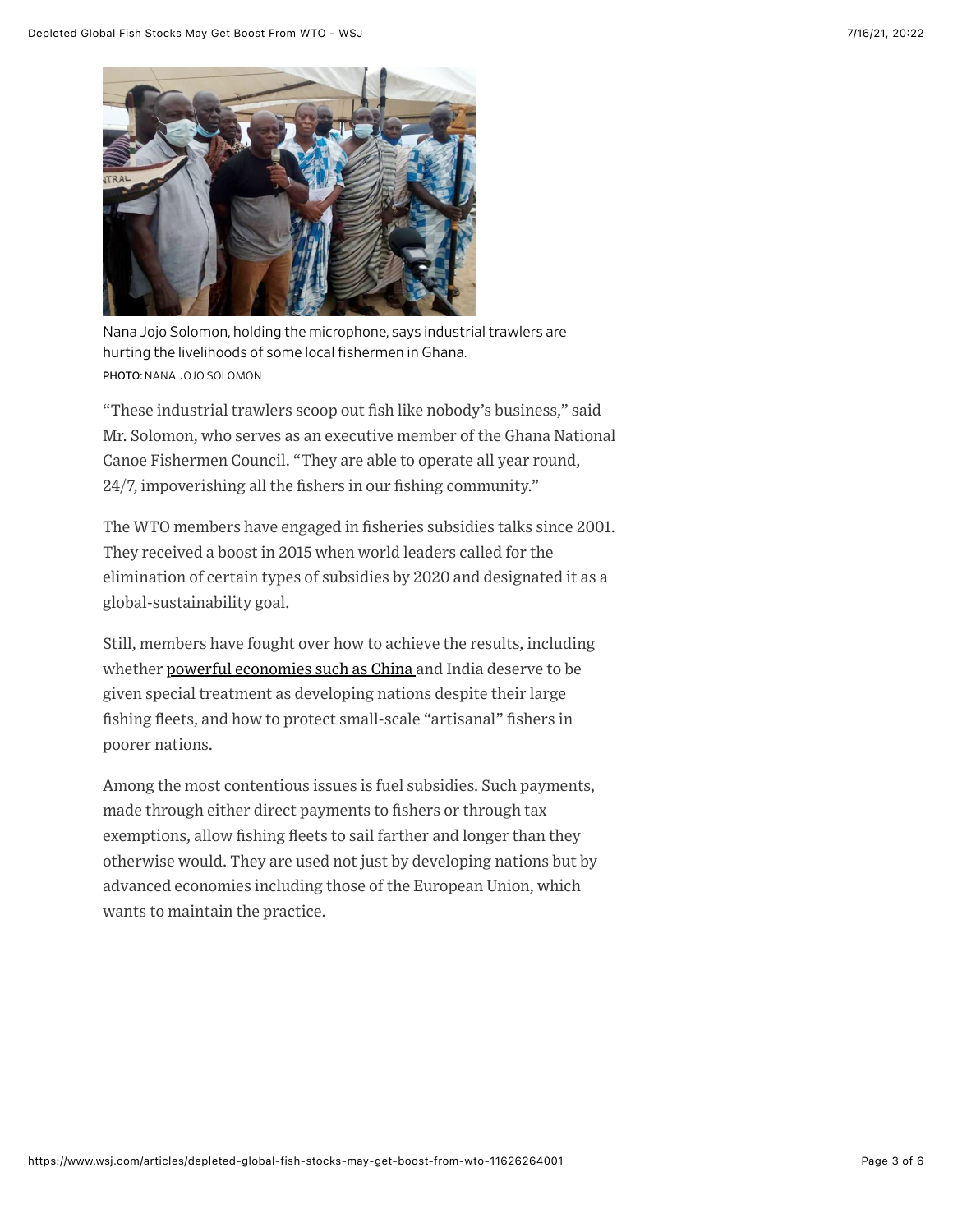

WTO Director-General Ngozi Okonjo-Iweala is pressing WTO members to compromise in talks over fishing subsidies. PHOTO: ANDREAS SOLARO/AGENCE FRANCE-PRESSE/GETTY IMAGES

China, by far the largest subsidizer, has signaled flexibility but it remains to be seen how much it is willing to compromise to allow for a successful agreement, according to people following the negotiations.

The Chinese embassy in Washington referred questions to China's mission at WTO headquarters in Geneva, which didn't immediately respond to a request for comment.

Ms. Okonjo-Iweala has invited trade ministers for a virtual meeting on Thursday to discuss the negotiations. But rather than delivering an agreement as she had hoped, the ministers are likely to affirm their commitment to complete a deal by a ministerial conference in November, the people following the talks say.

"We are far, but we are close," Ms. Okonjo-Iweala said on June 30 as she presented the latest version of a draft agreement. "And that is not a contradiction. I feel members' shared sense of commitment and responsibility to this institution."

Ms. Okonjo-Iweala has the support of the Biden administration, a shift from the Trump administration, which largely renounced multilateral cooperation. U.S. Trade Representative Katherine Tai has said in recent weeks that the U.S. was playing a leadership role in the negotiations to curb harmful subsidies, while calling on the members to address the use of forced labor on fishing vessels.

Trade experts say the credibility of the WTO rides on the outcome of the fisheries talks amid skepticism about its ability to create trade rules and settle disputes.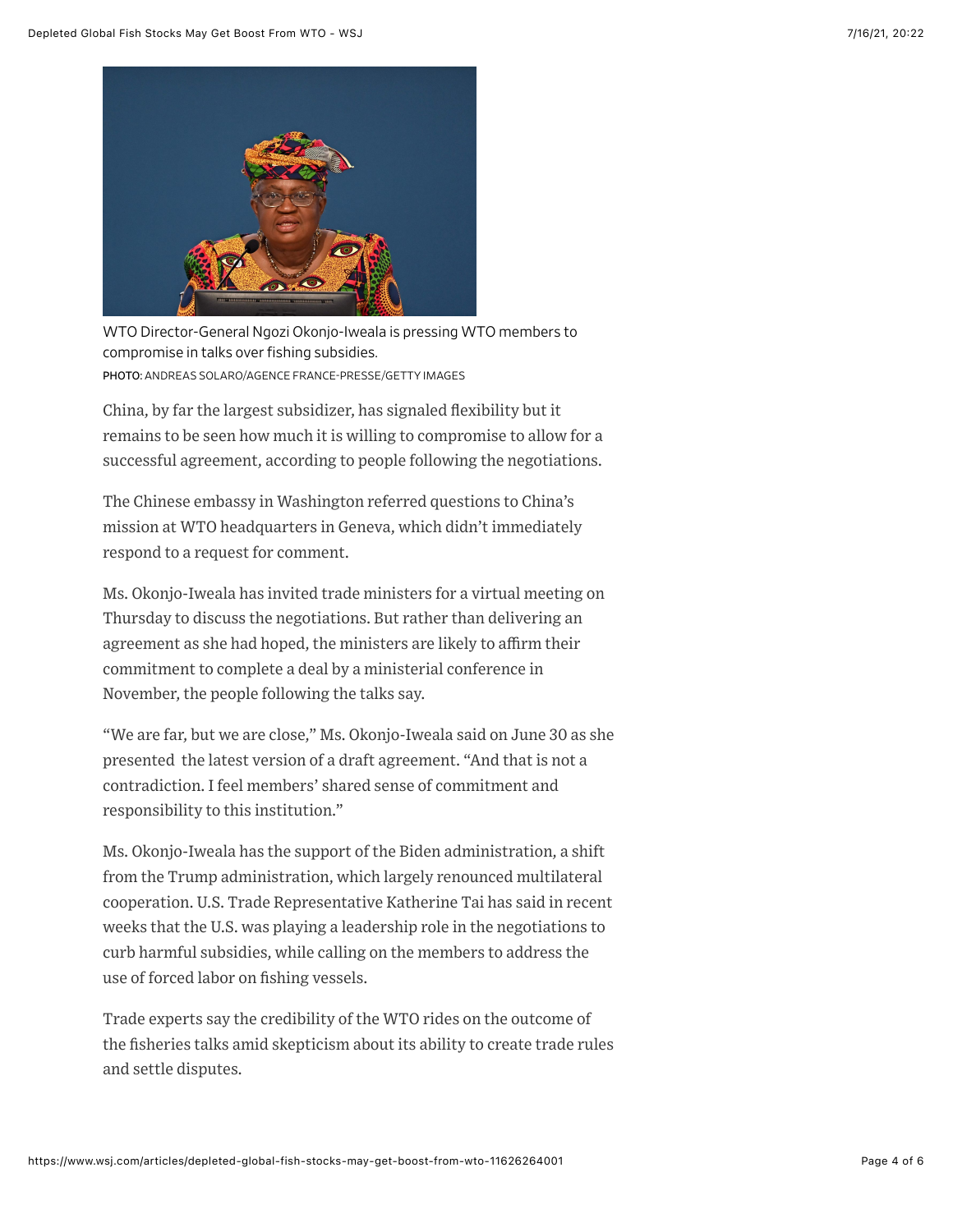

In January, a wholesaler surveyed frozen fish at a tuna market in Tokyo, with Japan being a leading provider of subsidies to its commercial fishing fleet. PHOTO: PHILIP FONG/AGENCE FRANCE-PRESSE/GETTY IMAGES

The group has failed to forge new agreements on areas such as ecommerce and trade in goods that boost environmental protection, unable to bridge the gap between advanced economies and developed nations, and between China and countries critical of its aggressive trading practices.

"If the talks fail, it's another blow to the multilateral system," said Andrew Wilson, global policy director of the International Chamber of Commerce, a Paris-based group representing millions of companies from more than 100 nations.

Mr. Wilson added: "Many will understandably say, 'If you can't agree on what's already been committed by heads of states on an issue of vital importance to the future of the planet, what can the WTO really hope to achieve with the current multilateral negotiating structure?'"

### *—Josh Zumbrun contributed to this article*

#### ISSUES INVOLVING THE WTO

More coverage of the World Trade Organization in the opening months of a new U.S. administration, as selected by the editors.

[•Countries Seek New Fix for Dormant International Trade Court](https://www.wsj.com/articles/countries-seek-new-fix-for-dormant-international-trade-court-11614189115?mod=article_relatedinline) [•U.S. and EU Agree to Suspend Airbus-Boeing Trade Fight](https://www.wsj.com/articles/u-s-and-eu-near-deal-on-boeing-airbus-trade-fight-11623747870?mod=article_relatedinline) [•A China With More Clout Awaits Biden at the WTO](https://www.wsj.com/articles/a-china-with-more-clout-awaits-biden-at-the-wto-11611576003?mod=article_relatedinline)

## Write to Yuka Hayashi at [yuka.hayashi@wsj.com](mailto:yuka.hayashi@wsj.com)

Corrections & Amplifications